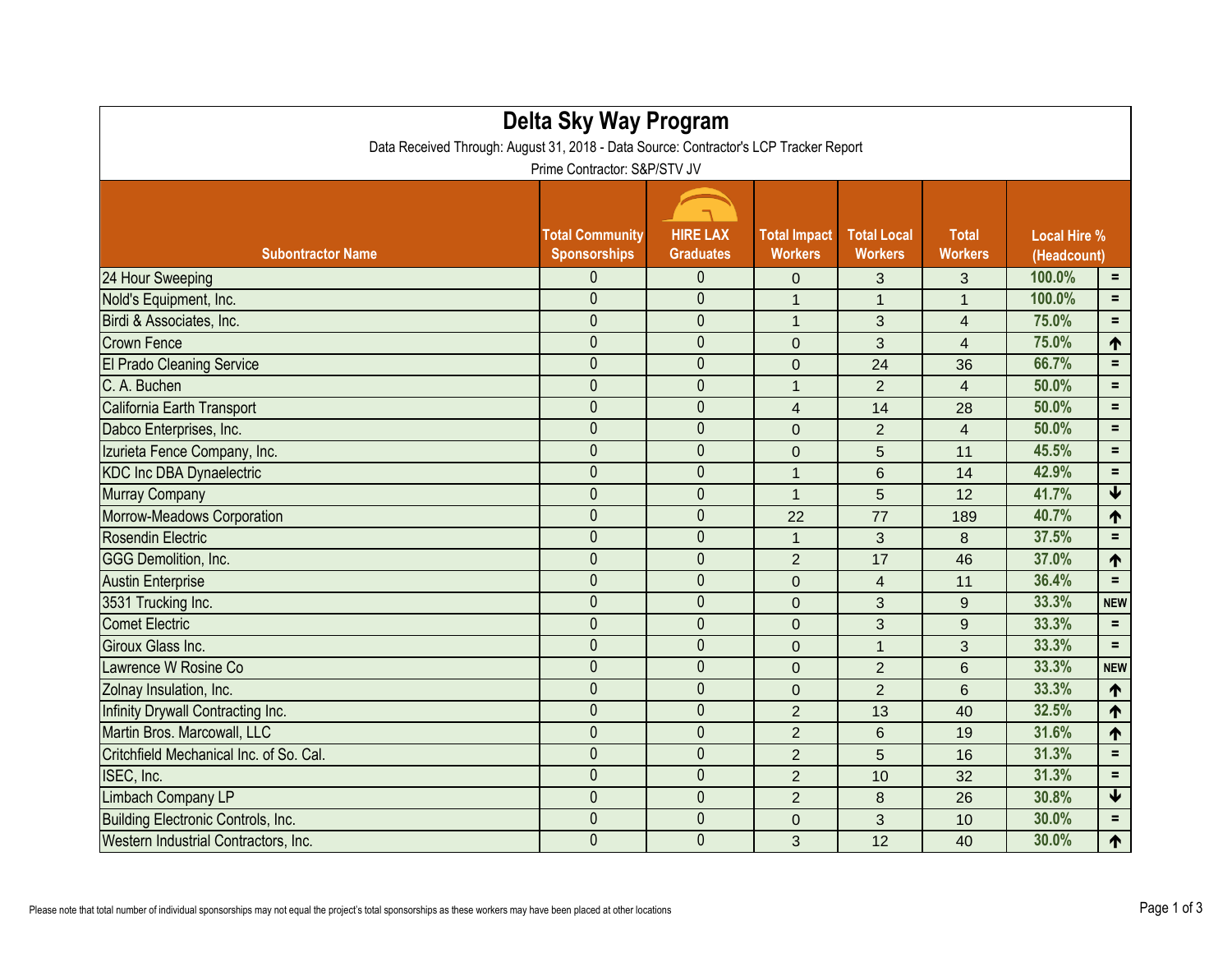| Delta Sky Way Program<br>Data Received Through: August 31, 2018 - Data Source: Contractor's LCP Tracker Report<br>Prime Contractor: S&P/STV JV |                                               |                                     |                                       |                                      |                                |                                    |                         |  |
|------------------------------------------------------------------------------------------------------------------------------------------------|-----------------------------------------------|-------------------------------------|---------------------------------------|--------------------------------------|--------------------------------|------------------------------------|-------------------------|--|
| <b>Subontractor Name</b>                                                                                                                       | <b>Total Community</b><br><b>Sponsorships</b> | <b>HIRE LAX</b><br><b>Graduates</b> | <b>Total Impact</b><br><b>Workers</b> | <b>Total Local</b><br><b>Workers</b> | <b>Total</b><br><b>Workers</b> | <b>Local Hire %</b><br>(Headcount) |                         |  |
| Cosco Fire Protection, Inc. - Sprinklers                                                                                                       | $\Omega$                                      | $\theta$                            | $\mathbf 0$                           | 4                                    | 14                             | 28.6%                              | $\downarrow$            |  |
| Universal Metro, Inc.                                                                                                                          | $\mathbf{0}$                                  | $\mathbf 0$                         | $\mathbf 0$                           | $\overline{2}$                       | $\overline{7}$                 | 28.6%                              | $\equiv$                |  |
| <b>Granite Construction</b>                                                                                                                    | $\mathbf{0}$                                  | $\mathbf{0}$                        | $\mathbf{1}$                          | 3                                    | 11                             | 27.3%                              | <b>NEW</b>              |  |
| Matrix Environmental, INC.                                                                                                                     | $\overline{0}$                                | $\theta$                            | $\mathbf{1}$                          | 12                                   | 45                             | 26.7%                              | $=$                     |  |
| <b>GRIFFITH COMPANY</b>                                                                                                                        | $\mathbf{0}$                                  | $\theta$                            | $\overline{7}$                        | 24                                   | 92                             | 26.1%                              | 1                       |  |
| Borbon Inc.                                                                                                                                    | $\mathbf{0}$                                  | $\theta$                            | 1                                     | $\mathbf 1$                          | $\overline{4}$                 | 25.0%                              | $\equiv$                |  |
| <b>CSA Constructors, Inc.</b>                                                                                                                  | $\mathbf{0}$                                  | $\theta$                            | $\overline{1}$                        | 3                                    | 12                             | 25.0%                              | $\blacklozenge$         |  |
| R.J.&J. CONSTRUCTION, INC.                                                                                                                     | $\mathbf{0}$                                  | $\theta$                            | 3                                     | 6                                    | 24                             | 25.0%                              | $=$                     |  |
| <b>Traffic Management, Inc.</b>                                                                                                                | $\mathbf{0}$                                  | $\theta$                            | $\mathbf 0$                           | 3                                    | 12                             | 25.0%                              | $\equiv$                |  |
| <b>United Heider Inspection Group</b>                                                                                                          | $\overline{0}$                                | $\mathbf{0}$                        | $\mathbf 0$                           | $\overline{2}$                       | 9                              | 22.2%                              | <b>NEW</b>              |  |
| Performance Contracting, Inc.                                                                                                                  | $\mathbf{0}$                                  | $\mathbf{0}$                        | $\mathbf{1}$                          | 13                                   | 59                             | 22.0%                              | $\blacklozenge$         |  |
| Norcal Pipeline Services, Inc.                                                                                                                 | $\overline{0}$                                | $\mathbf{0}$                        | $\mathbf 0$                           | 5                                    | 24                             | 20.8%                              | $=$                     |  |
| Air Balance Co, Inc.                                                                                                                           | $\overline{0}$                                | $\mathbf{0}$                        | $\mathbf 0$                           | $\overline{1}$                       | 5                              | 20.0%                              | 1                       |  |
| Johnson & Turner Painting Co. Inc.                                                                                                             | $\mathbf{0}$                                  | $\theta$                            | $\mathbf 0$                           | $\mathbf 1$                          | 5                              | 20.0%                              | $\blacklozenge$         |  |
| Pro Steel Erectors, Inc.                                                                                                                       | $\mathbf{0}$                                  | $\theta$                            | $\mathbf 0$                           | 3                                    | 16                             | 18.8%                              | $\blacklozenge$         |  |
| <b>ACCO Engineered Systems</b>                                                                                                                 | $\overline{0}$                                | $\overline{0}$                      | $\overline{0}$                        | 3                                    | 18                             | 16.7%                              | $\bigtriangledown$      |  |
| The Culver Group, Inc.                                                                                                                         | $\mathbf{0}$                                  | $\theta$                            | $\mathbf{1}$                          | 1                                    | 6                              | 16.7%                              | $\blacklozenge$         |  |
| United Riggers & Erectors, Inc.                                                                                                                | $\mathbf{0}$                                  | $\mathbf 0$                         | $\pmb{0}$                             | $\mathbf{1}$                         | $6\phantom{1}$                 | 16.7%                              | $\equiv$                |  |
| <b>Badger Daylighting Corp</b>                                                                                                                 | $\mathbf{0}$                                  | $\overline{0}$                      | $\mathbf{1}$                          | $\overline{4}$                       | 27                             | 14.8%                              | $=$                     |  |
| Dean Visosky Contractors, Inc.                                                                                                                 | $\mathbf{0}$                                  | $\theta$                            | $\mathbf 0$                           | 1                                    | $\overline{7}$                 | 14.3%                              | <b>NEW</b>              |  |
| Northstar Contracting Group, Inc.                                                                                                              | $\overline{0}$                                | $\mathbf{0}$                        | $\mathbf 0$                           | $\overline{2}$                       | 15                             | 13.3%                              | $\overline{\mathbf{V}}$ |  |
| <b>Underground Construction Company</b>                                                                                                        | $\overline{0}$                                | $\mathbf{0}$                        | $\overline{0}$                        | $\overline{2}$                       | 15                             | 13.3%                              | ↑                       |  |
| <b>AERO Bridgeworks</b>                                                                                                                        | $\overline{0}$                                | $\theta$                            | $\mathbf 0$                           | $\mathbf 0$                          | $\overline{7}$                 | 0.0%                               | $=$                     |  |
| ARB, Inc.                                                                                                                                      | $\overline{0}$                                | $\mathbf{0}$                        | $\mathbf 0$                           | $\mathbf{0}$                         | $\mathbf 1$                    | 0.0%                               | <b>NEW</b>              |  |
| <b>Art Cuevas Concrete</b>                                                                                                                     | $\overline{0}$                                | $\mathbf{0}$                        | $\overline{0}$                        | $\overline{0}$                       | 12                             | 0.0%                               | $\equiv$                |  |
| CENTER-LINE CONCRETE CUTTING INC                                                                                                               | $\mathbf{0}$                                  | $\theta$                            | $\mathbf 0$                           | $\mathbf 0$                          | 1                              | 0.0%                               | $=$                     |  |
| City Service Contracting, Inc.                                                                                                                 | $\mathbf{0}$                                  | $\mathbf{0}$                        | $\mathbf 0$                           | $\mathbf 0$                          | 5                              | 0.0%                               | $\equiv$                |  |
| <b>Climatec</b>                                                                                                                                | $\pmb{0}$                                     | $\mathbf 0$                         | $\pmb{0}$                             | $\overline{0}$                       | $\overline{2}$                 | 0.0%                               | $\equiv$ .              |  |